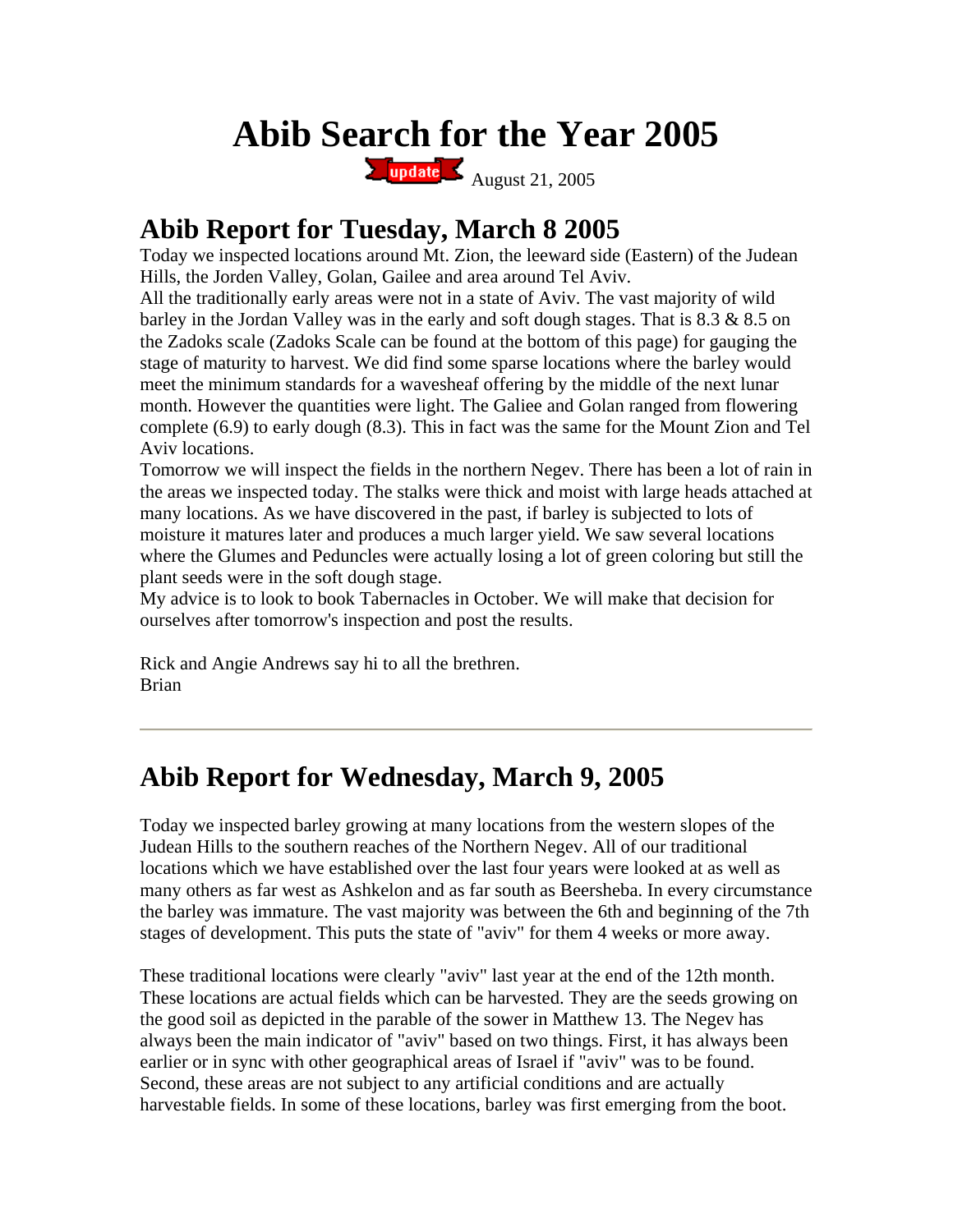As we normally have done, we checked areas located along roadsides and far off the road. We did this to once again demonstrate the big difference in growing time for each. As in yesterday's inspections, the same pattern holds up. The roadside barley is far more advanced than barley growing in adjacent fields. The reason is clear: the roads give a greenhouse effect during the early and late lifecycle of the barley. The warmth actually stimulates that cycle and then it is sped up and gets out of sync with the barley in the adjacent fields.

Barley growing in stony soil is also not used, for it experiences an artificial stimulation from the rocks holding the heat, etc. Read Matthew 13:5. It springs up immediately. How many rocky hillsides had the sickle of harvest put to them? In fact, review Matthew 13 for the four situations recited to us about seed growing and the relevant spiritual application of each. Keep in mind who is giving us this instruction, it is Christ our Wavesheaf doing so.

Israel has been very wet this year. I addressed the consequences of that as to barley growth in yesterday's report. We searched fields today in very heavy rainfall from Jerusalem to the desert. We also received rain Monday night as well, but not nearly as torrential. It is very clear that Israel is still in the rainy season and thus Biblically speaking, not the harvest season. We can read that pattern throughout the Bible from Genesis to Revelation.

I cannot stress enough that the wavesheaf offering was to start the harvest of the grain fields of barley. Livestock fed on the barley found on the stony ground, for it never was harvested with the sickle. Stony hillsides and roadsides can and do give us a false condition of "aviv". The parable of the sower tells us of the spiritual benefits of seed sown on good ground. If we had found barley growing in the harvestable fields in the same condition as the roadside and rocky hillside barley, then there would be no question as to the start of the beginning of the year on March 12th.

The wavesheaf was cut from fields which were going to be harvested. The book of Ruth tells us all about the process of harvesting. We certainly do not leave the four corners of a roadside or rocky hillside for gleaning. Leviticus 23 tells us about the feasts of God and their timing. In reference to Pentecost, in verse 22 we learn a valuable lesson. God tells us we are to leave the four corners of the fields for sojourners. This example is not a coincidence. It is part of the instruction used in calculating the seven weeks of harvest.

During our inspections this year, we did not find barley growing in harvestable areas that would allow us to think that we would be starting the new year on March 12th. I personally suggest we pray about the situation and the decisions we will make with our Wavesheaf and Husband Jesus the Christ so that we can fulfill our participation in His feast days with a clear conscience and true heart. Very personal choices!

Brian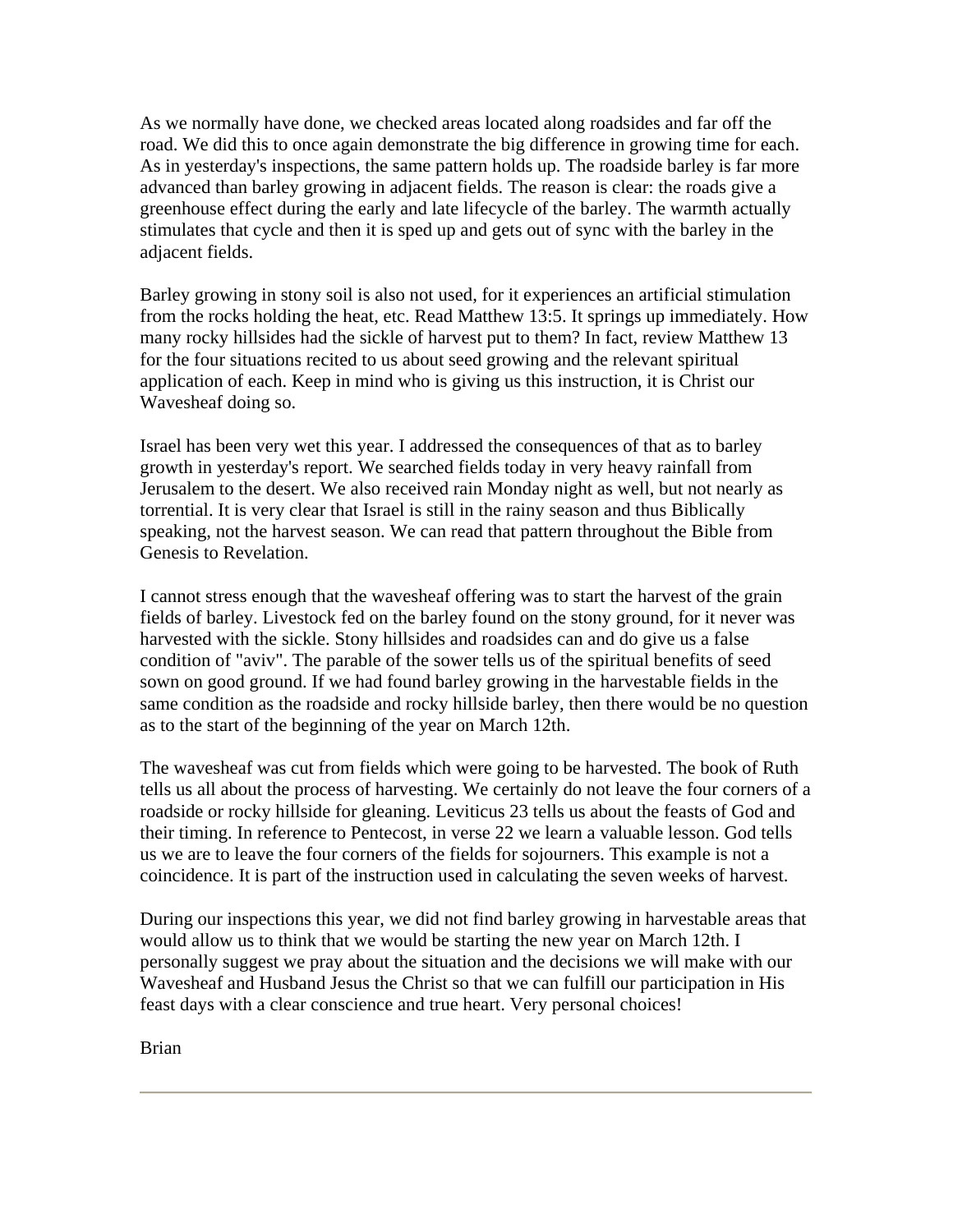## **Abib Report for Thursday, March 10, 2005**

Please click on the attached PDF file on your left. There are a total of 5 pages.

First Page – Click Page 1 on the Left

Second Page – Click Page 2 on the Left

Third Page – Click Page 3 on the Left

Fourth Page – Click Page 4 on the Left

Fifth Page – Click Page 5 on the Left

#### **Abib Report Summation: Sabbath March 12, 2005**

Dear Brethren,

The Abib inspection is complete for 2005. We have inspected all of our traditional areas and more new locations than on any search in the past four years. The temperatures have ranged from mild to very cold. This has been accompanied by a lot of rain. It was actually comical to watch so many people in Jerusalem walking around in winter coats and hats. I personally didn't expect this to be the case. For anyone who has visited the website in the past few months you have seen that I thought we would have a normal 12 month year. That has proven not to be the case.

The entire Negev, Costal Plain, Galilee, western slopes of the Judean Hills, and the area around Jerusalem has the youngest and most immature barley I have inspected in four years. Absolutely nothing was even remotely close to being aviv. Nothing in the fields, nothing along the roadsides, not even on the slopes of Mt. Zion which has always been aviv when at least one of the five major growing areas have been. Do not be confused: Israel has vast tracts of useable farmland. Outside of these agricultural areas, the balance of the country is divided into incredibly stony, steep mountains and stony, dry deserts. The barley which is acceptable to be used to determine the start the harvest of the fields in Israel is at least a month away from the minimum standards for a wavesheaf offering.

There appears to be a controversy about barley growing in the Jordan Valley region. By that, I include the eastern slopes of the Judean Hills. You have probably had the opportunity to read our reports on this area and view the pictures of the reported locations of aviv barley by others. We have spelled out why that barley is not acceptable for use by the body of Christ to start the new year and thus the appointed times of God. These are of tremendous spiritual significance to us. It is the spiritual wavesheaf offering which takes place during the seven days of Unleavened Bread which represents our Savior being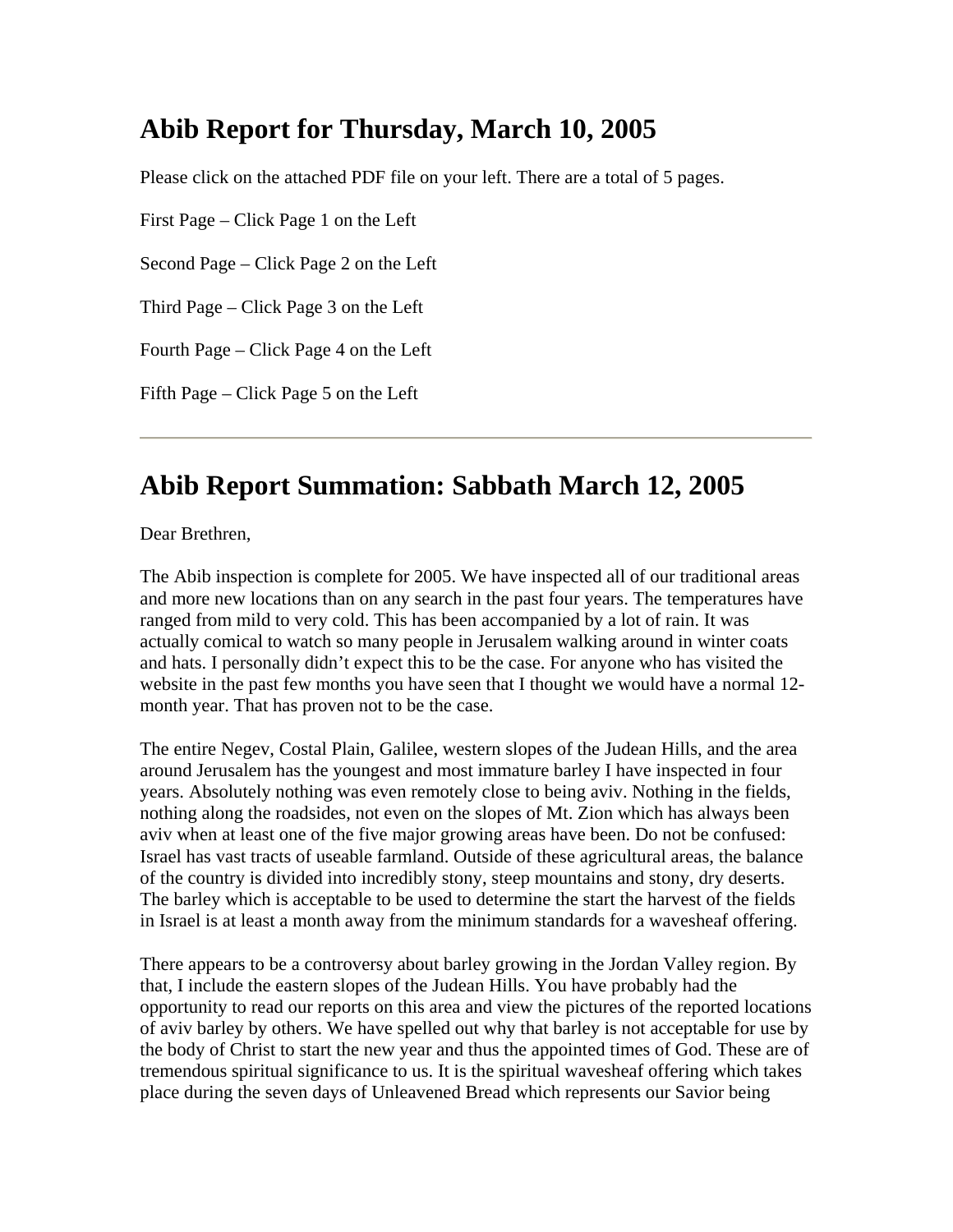offered and accepted on our behalf by God the Father. The members of the harvest that starts then will compose His body. That seven-week barley harvest ends at the Feast of Weeks (Pentecost).

In the case of the Alon Junction Road or #458 and the Ein Mabu'a ravine, one look at the pictures in our third report this year will be evidence enough that the entire area for miles around was never and could never be used for harvesting crops of barley or wheat. It is barren ground with little vegetation and is crisscrossed with thousands of sheep and goat trails which have been there since people occupied the land. This is one of the many regions that have been used for herding animals in the ancient past as well as today. It is something to see flocks navigating the treacherous slopes of this area. Psalm 104:18 says, "The high hills are for the wild goats, the cliffs are a refuge for the rock badgers." God instructs us to use tillable ground for reaping harvests. Jeremiah 4:3 says, "For so says God to the men of Judah and Jerusalem, break up your fallow [plowable] ground and do not sow among the thorns." Hosea 10:12 says, "Sow to yourself in righteousness, reap as mercy. Break up your plowed ground. For it is time to seek God, until He comes and rains righteousness on you."

Barley found growing along any of the few roadsides in that area is unacceptable just as it is in all the regions because of the greenhouse effect the barley receives from the roads themselves. We have witnessed this for the past four years now but have only excluded it in the past three. These hills have very little soil. What little vegetation that grows is eaten by grazing livestock just as it has been for thousands of years. Patches of barley which escape these effective eating machines cannot be used to start a harvest of Israel's agricultural areas. The barley found here grows very quickly due to the lack of soil, and the warmth contained in the incredibly rocky soil artificially stimulates it even more. Christ tells us about the fact of rapid growth and its results in the Bible. Matthew 13:5-6 says, "And other [seed] fell on the stony places where they did not have much earth; and it immediately sprang up, because it had not deepness of soil. And the sun rising, it was scorched; and because of having no root, it was dried up."

The vast majority of this barley is stunted and does not make it to maturity even if it escapes the flocks of the region. In very rainy years, it can make it to maturity if it is not eaten first. This has been the case in the location mentioned. It is always much earlier than any of the agricultural areas in Israel as we have proven over the years. It is totally unacceptable as use as the wavesheaf offering which will start the early harvest. That harvest will come from good ground just as Jesus Christ clearly tells us. The members His body and of that spirit understand that principle and doctrine recorded in the Bible. Matthew 13:8-9 says, "But others fell on good ground and yielded a crop; some a hundred fold, some sixty, some thirty. He who has ears to hear, let him hear."

Ezekiel 36:9 says, "For indeed I am for you and I will turn to you and you shall be tilled and sown." The good ground that Christ is talking about is ground that can be tilled. Look to the lesson of Isaiah 28:23-26: "Give ear and hear my voice, listen and hear my speech. Does the plowman keep plowing all day to sow? Does he keep turning his soil and breaking the clods? When he has leveled its surface, does he not sow the black cumin and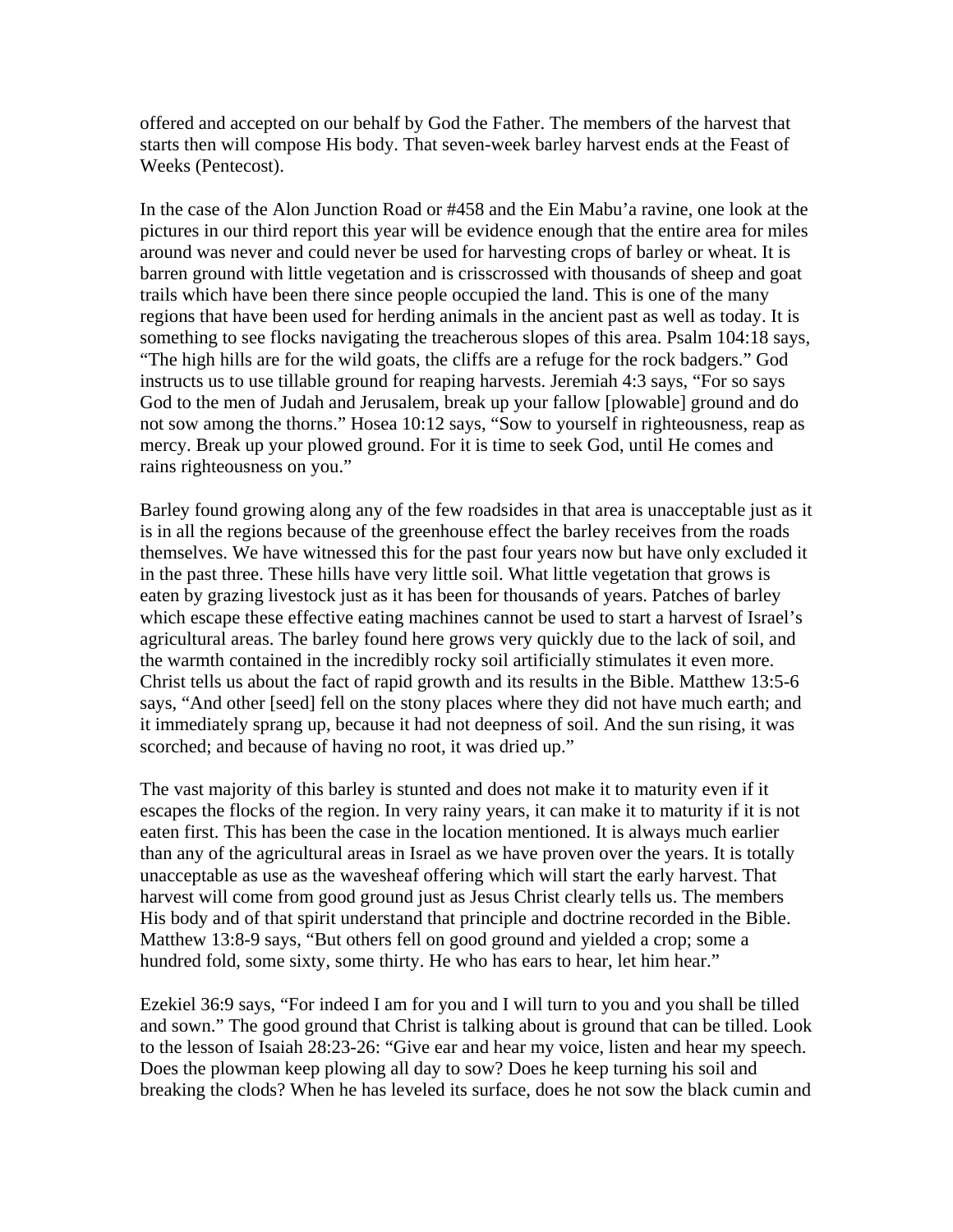scatter the cumin, plant the wheat in rows, the barley in the appointed place, and the spelt in its place? For he instructs him in right judgment, his God teaches him." God makes it so abundantly clear, physically and spiritually, that His harvests come from tillable, fertile soil.

The Jordon Valley has other locations which experience the early, artificial maturing. We found roadside barley which was going to be aviv by the middle of the next month, but it is unacceptable for use. The barley growing adjacent to it off the roadside was far from being aviv, even that barley found on stony ground. Often, we can find a patch of aviv barley in or along a field, but 95% of the balance of the field may still be three or four weeks away from being ripe enough to harvest under the minimum standards. The patch of early, aviv barley in most cases will already have dropped its seed prior to the field being harvested.

To those of us who are here to witness to these things, it could not be any clearer that there needs to be an intercalated month this year. The barley crops located in the agricultural areas are at the very least one month away from being able to harvest a crop. Personally, our decisions have been made as to what we will be doing. It is apparent that there are different reports to make your choice from. It is very important for each member of the body of Christ to take the information they have received and make a prayerful decision as to their course of action. These are personal choices with deeply spiritual meanings attached. We will be back in Israel next March to inspect the barley fields. For those who have already started the new year, you will be here next February.

We hope that the fruits of our inspections have been of benefit to you, the members of the body of Christ our Wavesheaf. Jesus Christ has promised us He is the same yesterday (old covenant), today (new covenant), and forever (the kingdom) and that he will never leave or forsake us. He does, however, leave us with this very personal caveat to consider as found in Philippians the second chapter: "Work out your own salvation with fear and trembling: for it is God who works in you both to will and to do for His good pleasure."

Our peace we give to you.

Brian, Richard, and Angie

#### **Parting Comments on the Abib Search**

#### Hi Brethren,

We have now made it all home safely. Thank you for your prayers for our safety and well-being over the past week and a half. This has been a very busy and arduous trip. We spent long hours on the road covering more of Israel than ever before. We traveled from the Golan Heights to Eliat and from the Jordan to the Mediterranean. The most sleep we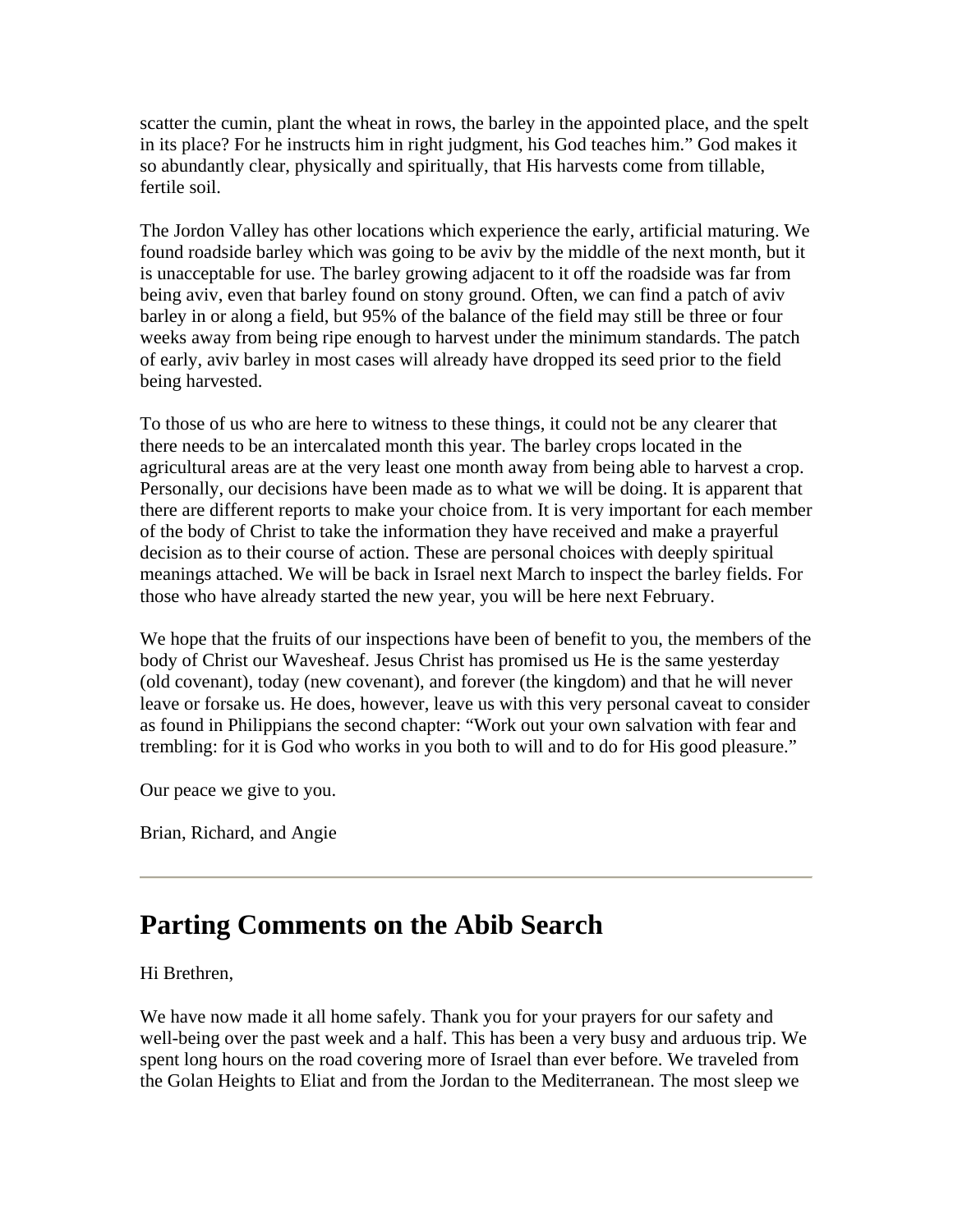got was 5 hours one night. However the Sabbath was taken advantage of in that regard. We did this in an effort to not leave one stone unturned.

As you may imagine I have a lot of e-mails to answer. There are many who do not request a reply but give there thanks and support for our making the trip.

A few forwards I have read are about as mature as the barley we inspected. I will keep to the high ground and not return comment.

What I do want to comment on is my personal gratitude to Rick and Angie Andrews for their tireless efforts and effective workings in making this inspection of the abib a success for the body of Christ. As well, I want to thank all of you who prayed for our success and well-being and to those of you who helped with your hard earned cash to offset some of the expenses.

And Steve, thank you for your efforts in getting this information onto the site in such a timely manner. The 10 hour time difference from Israel to your location can play havoc with any normalcy of a schedule.

The controversy some are experiencing around this search is a blessing from God. It appears that in the future there will be many more representatives from the body of Christ making the trip. That is a wonderful outcome. I have included an e-mail to that effect from an experienced aviv searcher who did not make the trip this year. This is just one of many very encouraging e-mails as well as calls.

Thank you for being true to Christ and continue to pray that we who are of His body grow in His grace and knowledge. Regardless of our personal choices in any matter we should always treat the brethren with dignity and honor and the love of God.

If any one should want to make the effort to be a part of the abib inspection next year let me know and I will inform you as to our plans as time goes on. The inspections would take place the last week of March.

Brian

**Condensed summary of the Zadoks two-digit code system for growth staging in barley.** 

| Zadoks code       |              |                           | <b>Description</b> |
|-------------------|--------------|---------------------------|--------------------|
| 1st<br>stage      | 2nd<br>stage |                           |                    |
| $\mathbf{\Omega}$ | 0            | Germination<br>Dry kernel |                    |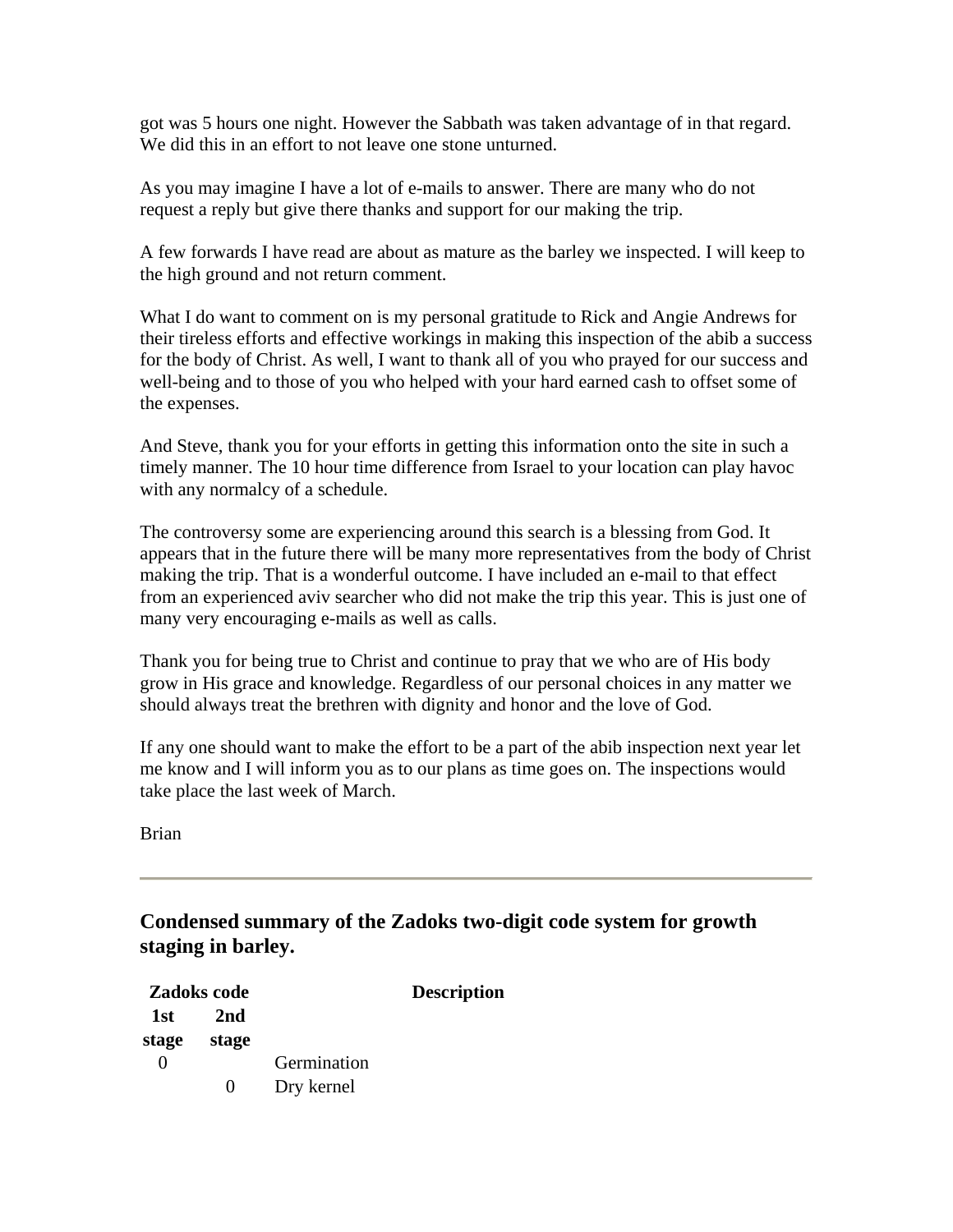- 1 Start of imbibition (water absorption)
- 5 Radicle emerged
- 7 Coleoptile emerged
- 9 Leaf just at coleoptile tip
- 1 Seeding development
	- 0 First leaf through coleoptile
	- 1 First leaf at least 50% emerged
	- 2 Second leaf at least 50% emerged
	- 3 Third leaf at least 50% emerged
	- 4 Fourth leaf at least 50% emerged
- 5 Fifth leaf at least 50% emerged 2 Tillering
- 
- 0 Main shoot only
- 1 Main shoot plus 1 tiller visible
- 2 Main shoot plus 2 tillers
- 3 Main shoot plus 3 tillers
- 4 Main shoot plus 4 tillers
- 5 Main shoot plus 5 tillers
- 3 Stem elongation
	- 1 First node detectable
	- 2 Second node detectable
	- 3 Third node detectable
	- 7 Flag leaf just visible
- 9 Flag leaf collar just visible 4 Boot
	- 1 Flag leaf sheath extending
	- 3 Boot just beginning to swell
	- 5 Boot swollen
	- 7 Flag leaf sheath opening
	- 9 First awns visible
- 5 Head emergence
	- 1 First spikelet of head just visible
		- 3 One-fourth of head emerged
	- 5 One-half of head emerged
	- 7 Three-fourths of head emerged
	- 9 Head emergence complete
- 6 Flowering (not readily visible in barley)
	- 1 Beginning of flowering
	- 5 Half of florets have flowered
	- 9 Flowering complete
- 7 Milk development in kernel
	- 1 Kernel watery ripe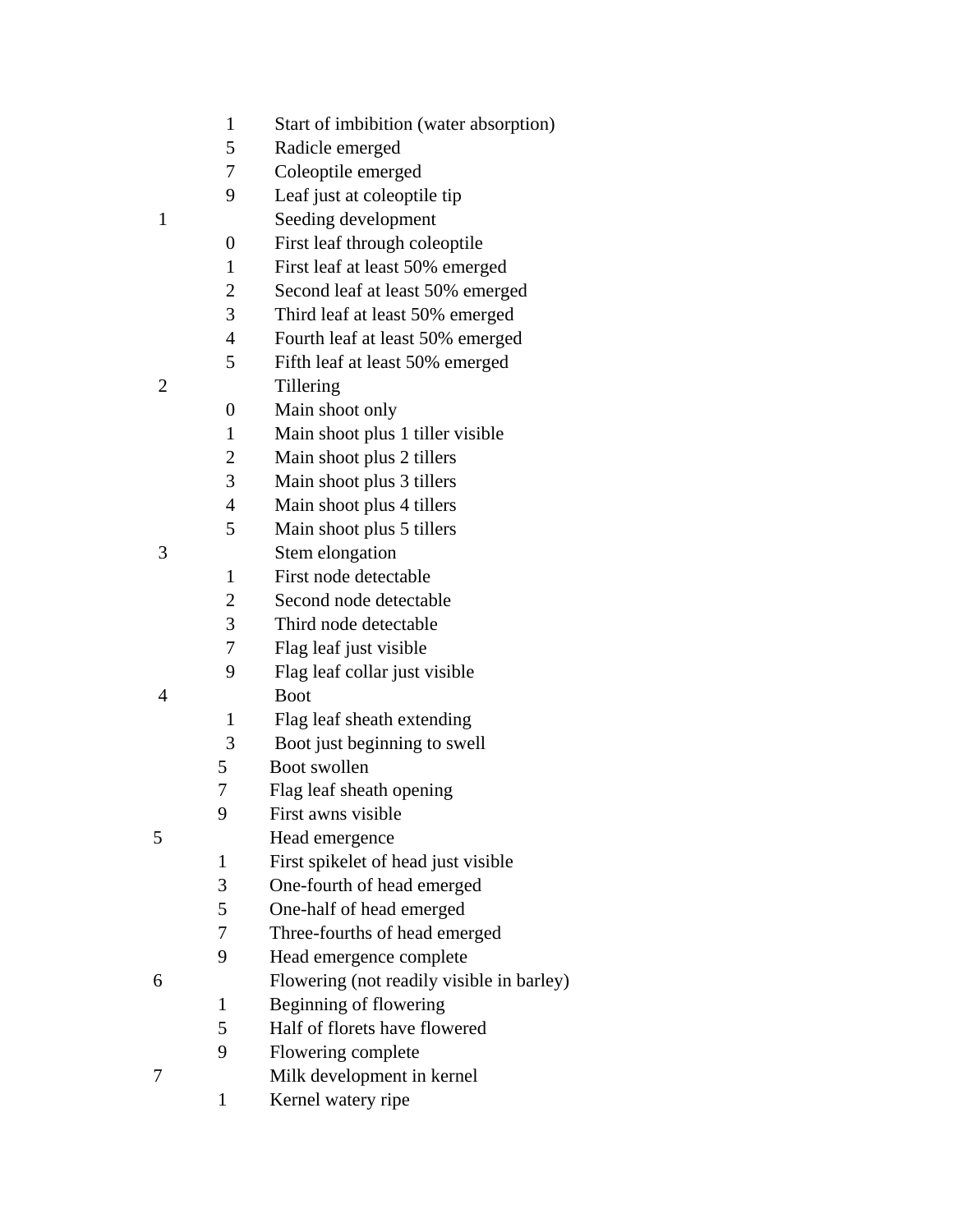- 3 Early milk
- 5 Medium milk
- 7 Late milk
- 8 Dough development in kernel
	- 3 Early dough
	- 5 Soft dough
	- 7 Hard dough, head losing green color
	- 9 Approximate physiological maturity
- 9 Ripening
	- 1 Kernel hard (difficult to divide with thumbnail)
	- 2 Kernel cannot be dented by thumbnail, harvest ripe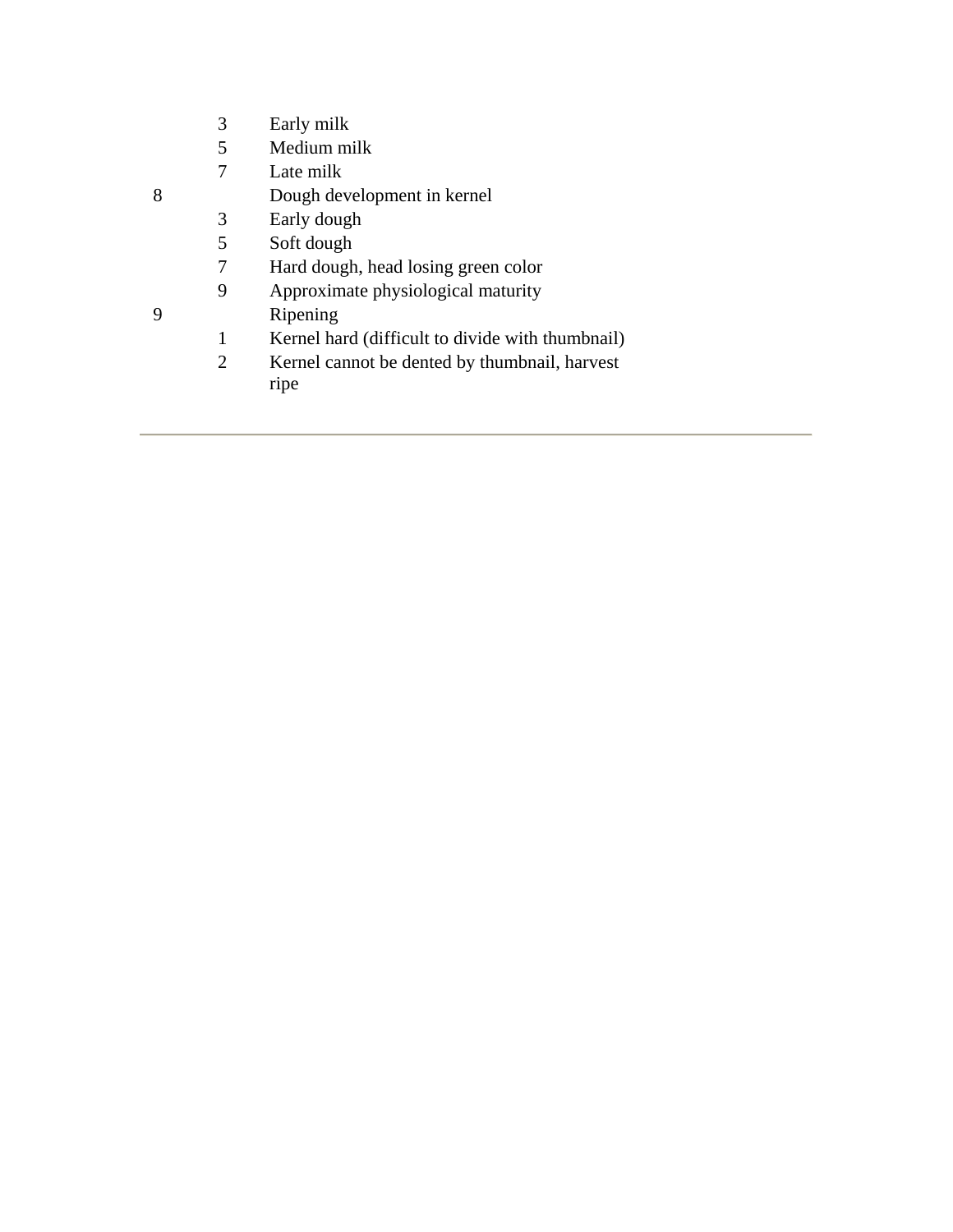#### **Abib Report: March 10, 2005**

We woke up this morning with another rainy start to the day. The temperature in Jerusalem was quite cold and remained that way during the day. Our hosts and others informed us that it was snowing in the northern parts of the country. We once again checked sites on the eastern and western slopes of the Judean Hills as well as the length of Road 35 from Hebron to Kiryat Gat, up Road 40, to Road 3, to Road 44, to Road 38, and back to Jerusalem.

We started our search and inspections on the eastern slopes per the request of many of you. Our first stop was Alon Junction just as we had done the very first day. We could not use the barley growing there for many reasons which we have discussed in previous reports. The barely closest to the road was quite advanced as it always is in this location due to the rocky soil and the road and thus the greenhouse effect. The advanced barley was mixed with immature barley all along the roadside and down the road's slopes.



We have checked this area each year and have only used it as an indicator of barley which has experienced abnormal conditions for growth. It is not to be used to declare the start of the barley harvest in Israel. The first time we inspected this area four years ago, fields all over the Negev and the Jordon Valley were at the state of aviv. This particular location had already dropped it's seeds and it's stalks were dried out and broken down. If we would have used this location that year to declare aviv, we could have easily done so at the end of the  $11<sup>th</sup>$  month. Just think of that scenario and apply it to this year.



Side of road, Alon Junction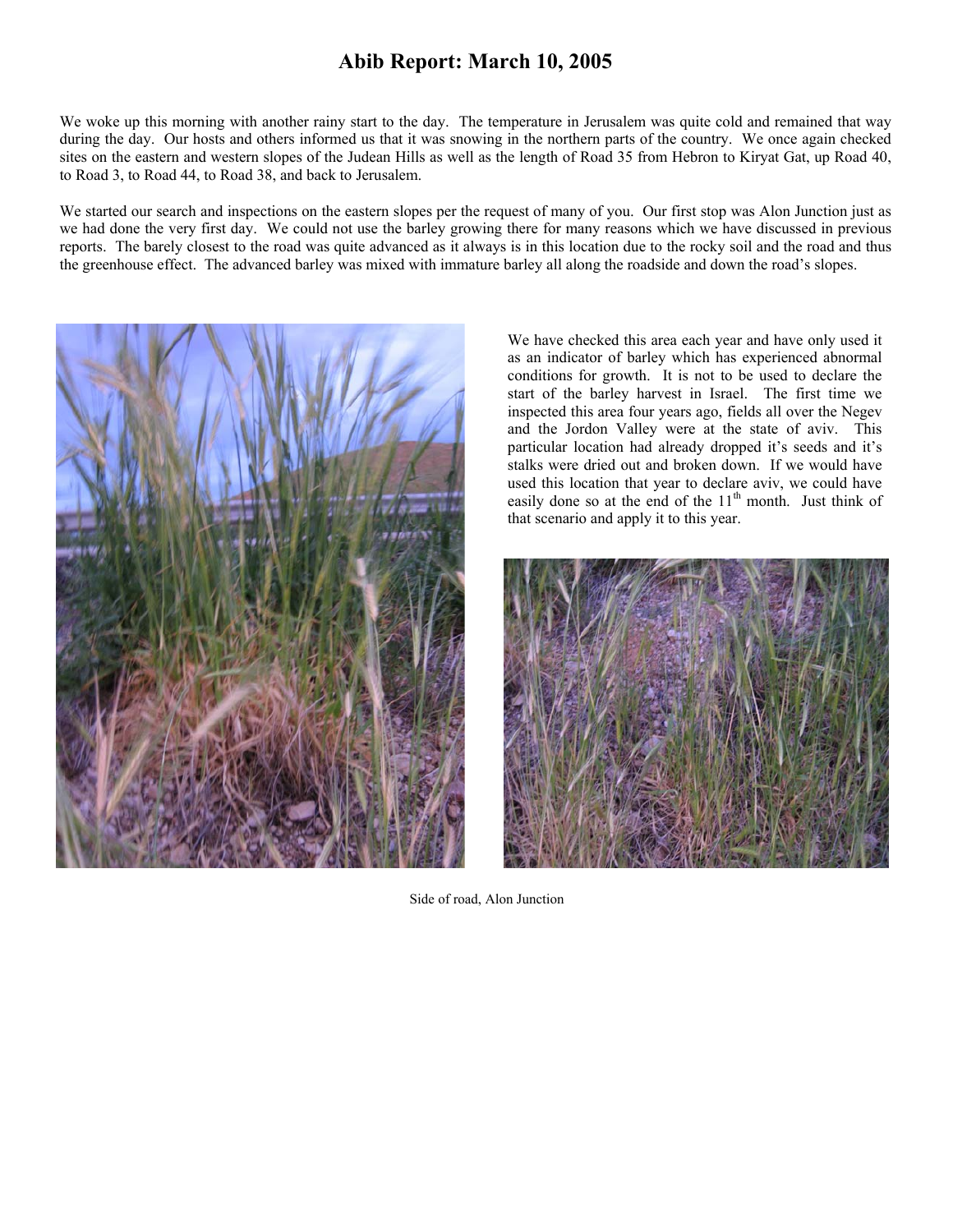As well, you requested that we visit Ein Mabu'a a short distance up the same road. We did this and took lots of pictures of that location. As you will see, this area is located at the bottom of a huge ravine which is surrounded by sparsely vegetated rock outcroppings with a wadi (creek) running through it. This area has never been used for agricultural purposes. Anything that grows in it would be used for sheep and goat grazing. The barley found growing here at the bottom was in stages 6 through 8. Some clumps were in stage 8 while just ten feet away other clumps were in stage 6. Nothing found here can be used to declare the wavesheaf and the start of the barley harvest. No sickles, no reapers, no harvest—just sheep and goats if they can even get to the **location** 



View from above the reported aviv location at Ein Mabu'a. Notice sparse vegetation typical of entire area. This is a non-agricultural region.



This is not a harvestable field. It is a location for sheep grazing. The barley located here is subject to a huge greenhouse growing effect.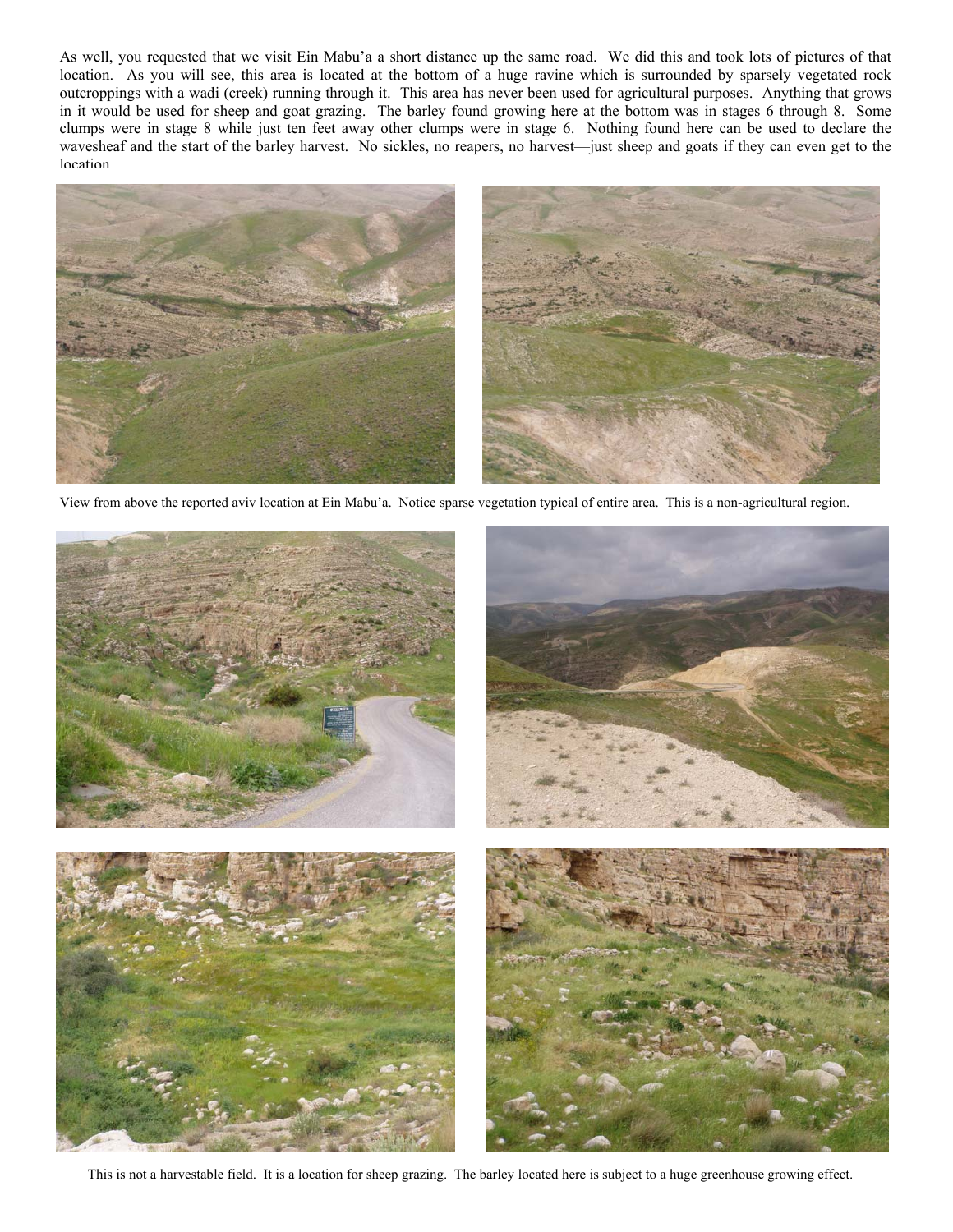

Past reapers who didn't negotiate the trail. They should have used a camel. This is halfway down the trail from the top to the barley location.

We continued along Road 457 to Road 60 near Ramallah with no barley being found at all due to the rocky nature of the hillsides and the effective work of the area livestock. We continued on Road 60 to Jerusalem and then down to Hebron. One item to note is that not one grapevine had a bud on it until we reached the warmer elevation of Road 40 north of Kiyrat Gat. We have some fine examples of barley growing in and along fields of wheat. It is a telling tale.



Acceptable location to find harvestable barely. Notice mustard plant growing adjacent to wild barley in the Northeastern Negev.



Another acceptable location of an entire field of wild barley. Barley is in immature stages of growth in the Northeastern Negev. This is the good ground.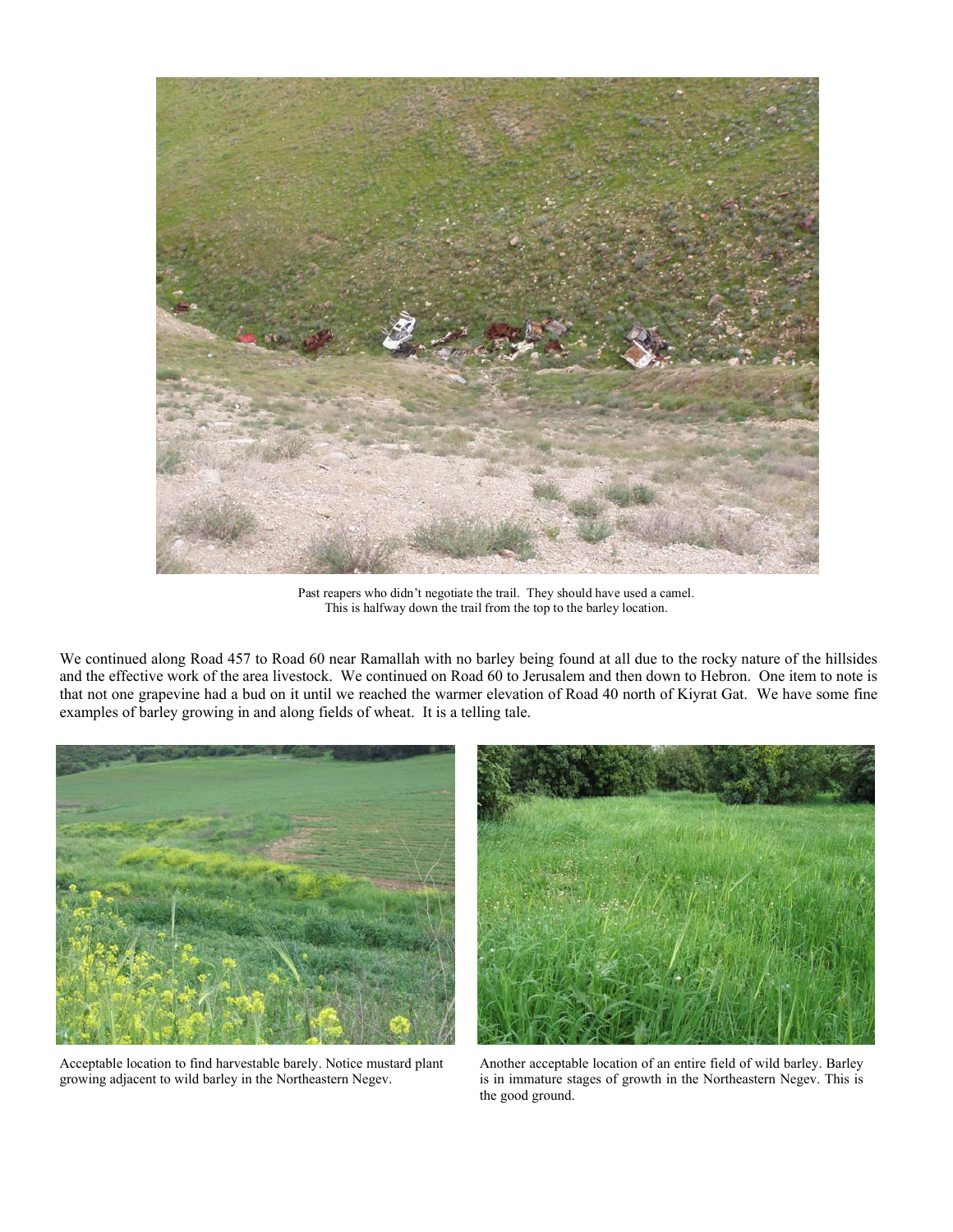



These are typical examples of the good ground talked about by Christ in Matthew 13. There are vast areas of fertile agricultural land used for farming throughout Israel. There are many wild fields of barley to be found.



Head emerging from the boot, stage 5 on Zadok scale. A lot of the barley we found was in this condition.



Barley (left) and one of the four types of tares, Darnel (right). Notice how difficult it is to distinguish the two from one another, even at this stage of growth.